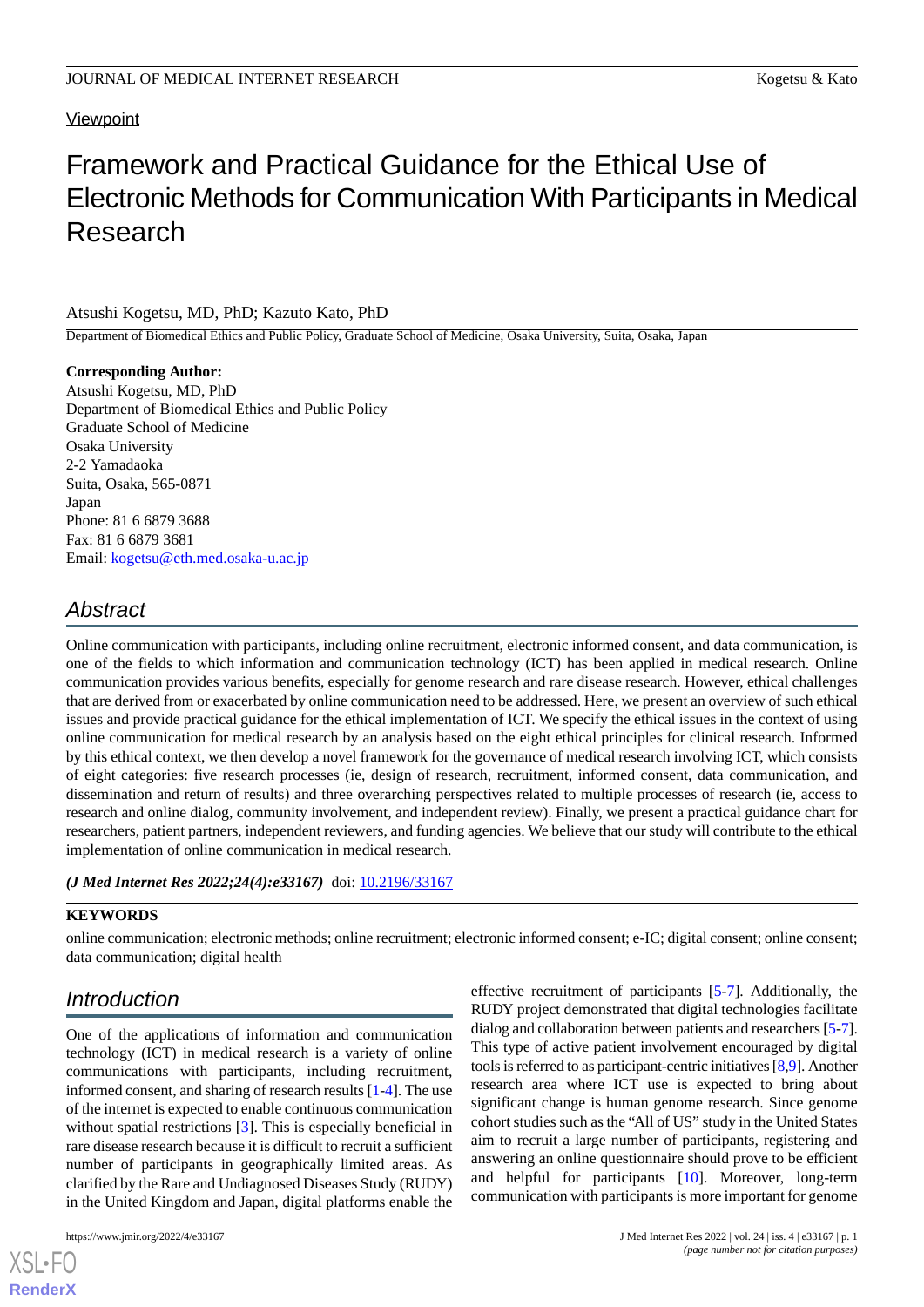#### JOURNAL OF MEDICAL INTERNET RESEARCH KOGETSU AND THE RESEARCH Kogetsu & Kato

research projects because the results of individual analyses can change as data are accumulated over time [[11\]](#page-5-8).

At the same time, online communication can raise new ethical challenges such as the digital divide, concerns about invasion of privacy, how to assure understanding of information for consent, and methods for authenticating participants [\[12](#page-5-9)-[15\]](#page-5-10). To maximize the benefits of ICT, it is crucial to deal with such ethical challenges. Previous studies focused on individual ethical issues; however, there has been no attempt to provide an overview of the ethical issues that need to be addressed in implementing online communication with participants. Although some countries already have regulations or recommendations regarding electronic methods, such as guidance on the use of electronic consent released by the US Food and Drug Administration [[16\]](#page-6-0), their scope is limited. In Japan, the newly revised ethical guidelines for medical research established in 2021 include descriptions about online informed consent, but few details are specified. Therefore, the purpose of this viewpoint is to provide an overview of ethical issues and present a practical guide for implementing online communication in medical research.

We initially performed an analysis based on the eight ethical principles for clinical research proposed by Emanuel et al [[17\]](#page-6-1), referred to as the Emanuel Framework (EF). We specified the ethical issues in the context of online communication with participants through each principle of the EF: collaborative partnership, social value, scientific validity, fair participant selection, favorable risk-benefit ratio, independent review, informed consent, and respect for participants. The lead author (AK) carried out a literature search and both authors performed analyses. We then developed a new framework composed of the issues specified by the analysis, after receiving feedback from the researchers of the medical and genomics research projects under the same research program that funded this study, sponsored by the Japan Agency for Medical Research and Development (AMED). Finally, we propose a practical guide for researchers, patient partners, independent reviewers, and funding agencies.

## *Ethical Analysis Based on the EF*

#### **Collaborative Partnership**

The first key principle in the EF emphasizes that during the course of medical research, creating a good partnership among medical researchers, participants, and other members of the project is crucial. Several key issues emerge when examining situations to conduct medical research using ICT.

First, there is a possibility that research projects have difficulties in finding representatives of participating communities, although ICT enables existing community members to communicate more easily. For example, for large-scale research projects that target multiple countries, it is a challenge to decide who represents the target population. It may be necessary to redefine our understanding of "community" as well as community "representatives." This newly understood community would include online patient networks that have been attracting attention in recent years [\[18](#page-6-2)-[21\]](#page-6-3).

 $XS$ -FO **[RenderX](http://www.renderx.com/)** Second, a community's distinct values, circumstances, culture, and social practices should be respected even when employing electronic methods. If most of the community members are not familiar with the internet or are reluctant to send their information online, electronic methods should not be implemented.

Third, digital tools make collaboration more diverse, enabling more casual patient involvement such as feedback online [[22\]](#page-6-4). One challenge is how to share responsibility with such casual involvement. A fair distribution of the tangible and intangible rewards of research among the partners based on each contribution is also a challenge.

#### **Social Value**

When conducting medical research, assessing and enhancing its social value are essential as well as protecting participants. Using ICT can enhance the social value of medical research. Performing large-scale studies with electronic methods leads to an increase in the number of beneficiaries. The value of the research can also be enhanced with the secondary usage of the data online, which may be especially true for studies using genomic data. Research results can be disseminated more widely with the internet [\[23](#page-6-5)]. Moreover, the use of multimedia can improve accessibility and understanding.

However, caution is needed to prevent adverse impacts on existing health care infrastructure and its sustainability when communicating directly with participants across countries through online systems. This is especially true when returning individual genetic analysis results because novel therapeutic strategies based on these results may create an additional burden on existing health care systems.

#### **Scientific Validity**

Scientific validity, the third principle of the EF, is one of the fundamental factors for ethical research. When utilizing ICT for medical research, it should be taken into account that the use of ICT can positively influence the scientific validity and reliability of the research design. Regarding study designs, a sufficient sample size is important to ensure scientific validity. For rare disease research, recruiting a sufficient number of participants online makes the studies more scientifically valid.

However, the ease of this approach varies depending on the frequency of ICT use and differing values toward privacy. For instance, online recruitment may be ineffective for people who do not have access to the internet, are unfamiliar with it, or do not want to enter their personal information online. This may cause selection bias [[2](#page-5-11)[,19](#page-6-6),[24-](#page-6-7)[27](#page-6-8)]. At the time of registration, especially when there is a reward for participation, preventing duplicate registration of participants is also important to ensure scientific validity [[28\]](#page-6-9).

#### **Fair Participant Selection**

Research participants must be selected primarily based on scientific objectivity. The online platform allows individualized recruitment, which makes it possible to achieve a fairer selection of participants by ensuring accountability for the selection [\[29\]](#page-6-10).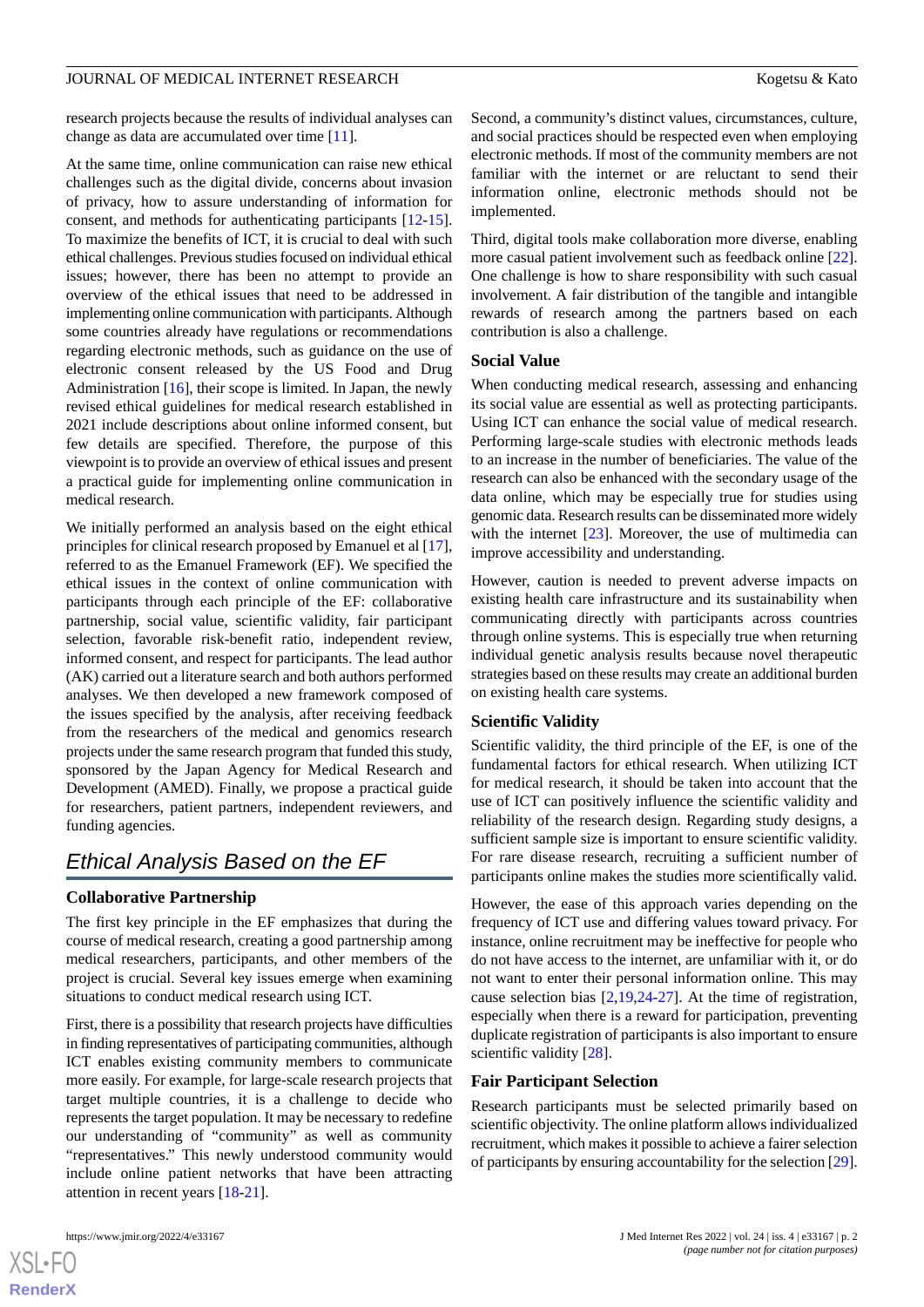#### JOURNAL OF MEDICAL INTERNET RESEARCH **Kogetsu & Kato**

For research projects that target vulnerable people, careful consideration is necessary. It is conceivable that the use of electronic methods to facilitate participation in research will enable vulnerable individuals to participate in more research owing to their medical or economic circumstances, which could cause overexploitation or insufficient understanding of the projects. Measures should be taken to protect the potential participants with such vulnerabilities from the risks associated with research participation.

#### **Favorable Risk-Benefit Ratio**

When carrying out research, potential risks and benefits for individual participants should be assessed and explained. Based on this principle, the risks associated with using electronic methods should be identified, described, and minimized. These risks include data leakage during online data transfer and impersonation by others in the digital authentication system for participants [[15\]](#page-5-10). Another risk is miscommunication caused by the lack of nonverbal information when using certain kinds of online tools [\[30](#page-6-11)].

In the process of returning individual genetic analysis results, sufficient medical, psychological, and social care for the patients are absolutely required. When returning results through online systems, it should be noted that there may be an increased risk of failing to ensure that such considerations are made.

#### **Independent Review**

Independent review mechanisms are usually determined by laws and regulations, and vary depending on countries or institutions. In traditional research projects, researchers generally recruit participants from their own countries and therefore only need to follow the rules of their countries. However, online recruitment may encourage participation across countries and institutions. Therefore, there is often a lack of laws and regulations concerning the detailed procedures for independent review of research protocols when the research is planned in one country and participants are recruited from other countries, as in so-called direct-to-participant (DTP) recruitment. A detailed analysis of these issues is beyond the scope of this paper; however, some possible solutions have already been proposed [\[31](#page-6-12)].

In an independent review, reviewers should be competent; however, it is currently very difficult to adequately assess research using online communications from scientific, ethical, and technical perspectives due to the lack of research or guidance on practices for implementing communications using electronic methods. In particular, questions concerning how a secure research system can be built and what kind of privacy risks associated with online recruitment may occur cannot be fully assessed without a high level of expertise [[32\]](#page-6-13). Therefore, the availability of reports and guidance, as well as expert advice, is crucial.

#### **Informed Consent**

Informed consent requires demonstration of respect for the autonomy of individuals, and online consent is no exception. Online informed consent enables prospective participants to

make their participation decisions at their own pace, which is a major advantage in reducing psychological impact [[33\]](#page-6-14). It is also important to ensure individual authentication for voluntary research participation [[15\]](#page-5-10).

In terms of recruitment procedures, it is necessary to assess whether online recruitment is culturally, politically, and socially acceptable. For example, due consideration should be given to the recruitment of prospective participants when using online behavior histories or social networks, if these are considered to be potential invasions of privacy [[27\]](#page-6-8).

It is important that the information presented online is complete, accurate, and not overwhelming. Adjusting the amount of information presented at one time and using multimedia are expected to improve the understanding of the prospective participants [[33](#page-6-14)[,34](#page-6-15)]. However, it is necessary to provide information tailored to individual literacy rather than providing a uniform explanation. Furthermore, to obtain informed consent with the full understanding of the participants, the opportunity to ask questions must also be guaranteed in online informed consent. Unless face-to-face informed consent is provided, such as through a video conferencing system, a more careful assessment is required as to whether candidates fully understand the information presented [\[13](#page-5-12)[,33](#page-6-14)]. In addition, it should be noted whether the means of symbolizing consent, such as electronic signatures and clicks for online informed consent, are sufficiently accepted in the communities to which the candidates belong. Finally, as indicated in the US Guidance, the method of obtaining informed consent from a participant's legally authorized representative should also be determined in advance [[16\]](#page-6-0).

#### **Respect for Participants**

Communication with participants online can help with monitoring health and well-being so as to minimize harm, particularly through subjective assessments. Online methods may help to facilitate communication in terms of providing participants with information about research progress and results, related health care, and treatment. However, when, how, and what information is appropriate to provide may vary from person to person and, as such, these issues should be considered to suit individual participants where possible.

Regarding confidentiality, various security challenges raised by online communications must be addressed [[14\]](#page-5-13). It should be noted that additional data that can be collected, such as location data, may infringe on the privacy of participants [[35\]](#page-6-16). To ensure security, it is necessary to establish a reliable method of authentication [\[15](#page-5-10)].

## *Overview of the Ethical Issues in Online Communication With Participants*

Informed by the EF ethical analysis, we have schematically presented the interrelationships among the issues based on the actual processes of medical research and formulated a novel framework for the governance of medical research involving ICT ([Figure 1](#page-3-0)).

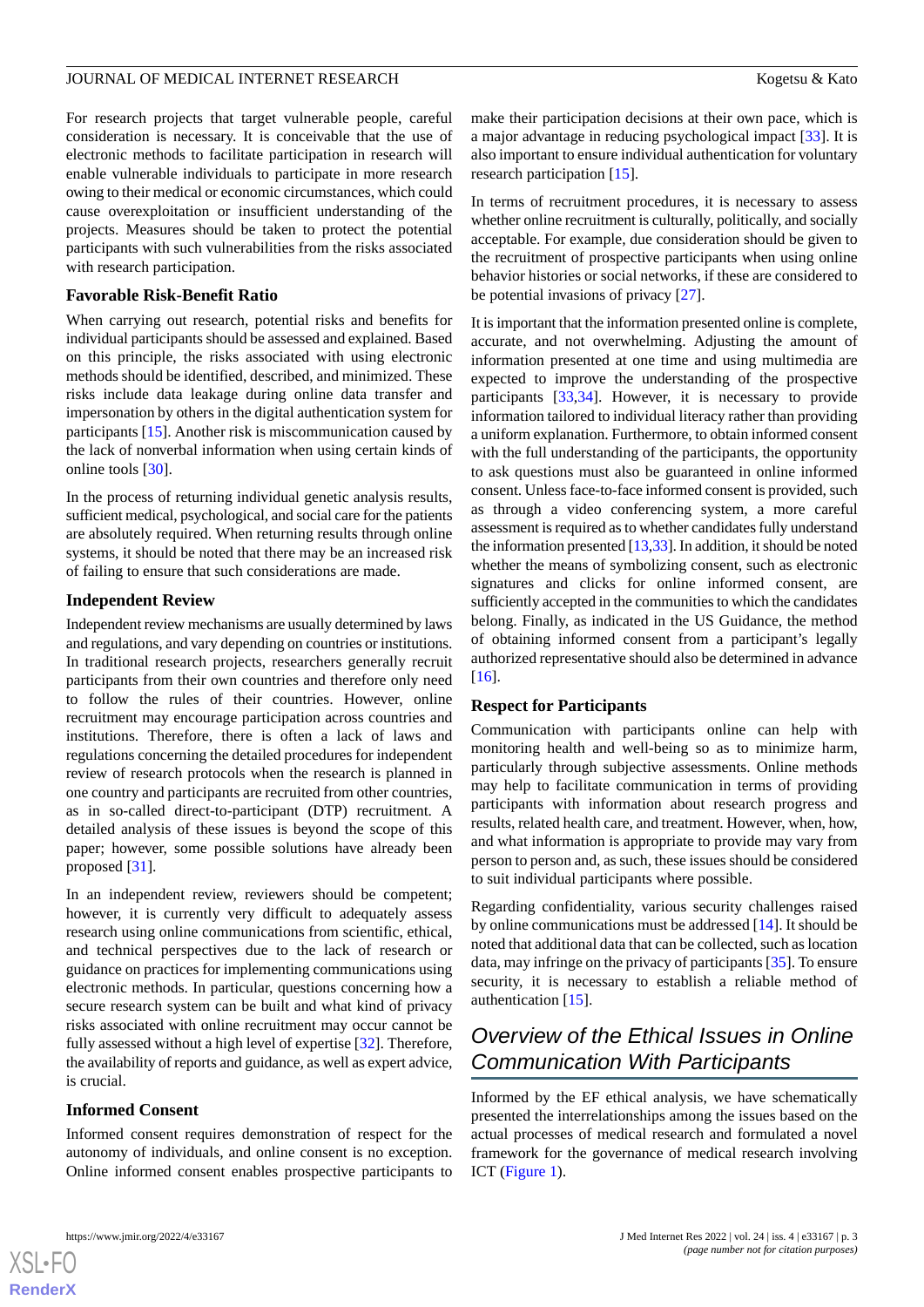#### JOURNAL OF MEDICAL INTERNET RESEARCH **Kogetsu & Kato**

<span id="page-3-0"></span>Figure 1. Framework for the governance of genomics research involving information and communication technology. The five boxes on the left show the research process and the three boxes on the right show overarching perspectives related to the five processes. Each box contains the main benchmarks for that issue or process.



The framework is designed for any research involving communication with participants, not for studies that involve digital technology in general (eg, research drawing on electronic medical records without any online communication with participants). The framework covers eight elements. The first five elements (left side of [Figure 1\)](#page-3-0) are the processes involved in medical research using ICT, which cover the design of research, recruitment, informed consent, data communication, and dissemination of progress and results, including the return of individual genomic analysis results. The other three elements (right side of [Figure 1](#page-3-0)) are overarching perspectives. They cover access to research, community involvement, and independent review. In each category, benchmarks are described to show what issues are involved.

The "design of research" category includes the purpose and benefit of the use of electronic methods. In addition, it should be taken into account that online communication would affect scientific validity. This is especially true when recruitment and data communication through online systems are employed. The

[XSL](http://www.w3.org/Style/XSL)•FO **[RenderX](http://www.renderx.com/)**

category of "recruitment" includes the issues related to risks when recruiting participants online. Researchers must consider that online recruitment would have additional risks for participants with vulnerabilities and that some of their data may be available before the participants have given consent. The category of "informed consent" includes the benchmarks associated with information presented online, the understanding of participants, and consent from the participant's legally authorized representative. The category of "data communication" covers the situation in which participants manage their own data or when data are generated by the participants' own devices. The category of "dissemination and return of results" includes the benchmarks related to not only individual participants but also the target community.

Security issues, digital divide, authentication of participants, and the risk of miscommunication are important factors in considering access to the research system and online dialog between researchers and participants. The "involvement of target population" category includes the benchmarks associated with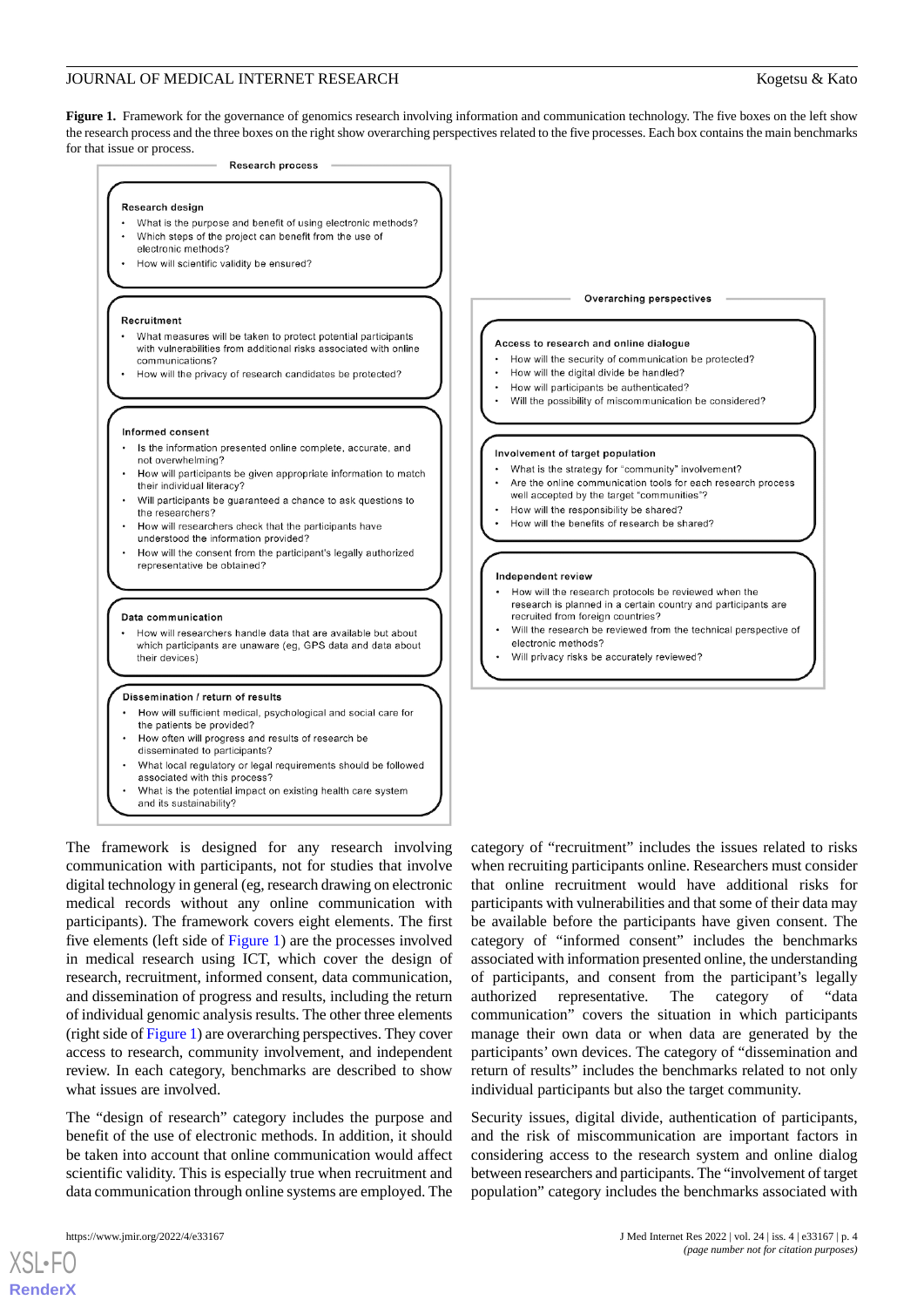#### JOURNAL OF MEDICAL INTERNET RESEARCH **Kogetsu & Kato**

the strategy and tools for "community" involvement, as well as sharing responsibility and benefits. The category of "independent review" includes the benchmarks regarding the procedures for independent review of DTP recruitment and competency of the reviewers.

## *Implications for Practice*

<span id="page-4-0"></span>Based on this framework, we present a practical guide in the form of a chart for researchers, patient partners, independent reviewers, and funding agencies ([Figure 2\)](#page-4-0). This guidance chart mainly consists of four steps: (1) meet the benchmarks in the category of independent review, (2) meet the benchmarks in the category of each research process where online systems are employed, (3) meet the benchmarks in the category of access to research, and (4) meet the benchmarks in the category of patient involvement.

**Figure 2.** Guidance chart for ethical research using online communication with participants. This guidance chart mainly consists of four steps. Step 1 is for independent reviewers and funding agencies, and steps 2, 3, and 4 are for reviewers, funding agencies, researchers, and patient partners.



Depending on the users of the chart, the first step is either step 1 or step 2. For independent reviewers and funding agencies, the first step is to ensure that the reviewers are competent to review this type of research using online communications with participants, especially from the perspectives of technology and privacy risks. In cases where they are not competent, they need to ask ICT experts for help and review the literature to address new ethical issues such as the means of symbolizing consent in the process of informed consent.

Steps 2 to 4 are for independent reviewers, funding agencies, researchers, and patient partners. In the second step, researchers should clarify the purpose, benefits, and effects of using electronic methods for each research process, as well as the impact of the planned adoption of electronic methods in terms of scientific validity. Subsequently, researchers and patient partners should address the ethical issues related to each research process where they plan to employ online systems for communication with participants, from recruitment to dissemination of research results. Concrete issues that need to be addressed can be found in the benchmarks in the framework categories shown in [Figure 1](#page-3-0). Independent reviewers should review each step by carefully examining the content of research protocols that address these ethical aspects.

The third and fourth steps focus on the overarching perspectives that need to be ensured in all of the processes of research

[XSL](http://www.w3.org/Style/XSL)•FO **[RenderX](http://www.renderx.com/)** projects. Even if a research project plans to employ online communication only for one process such as online informed consent, the ethical issues included in the category of access to research and online dialog, and involvement of the target population should be addressed.

For funding agencies, in addition to making sure that the relevant benchmarks are met, it is desirable to ensure that adequate funding is available for the costs of addressing ethical issues in each step, particularly in steps 1, 3, and 4. Regarding step 1, funding may be required to ask ICT experts for help and access to useful literature. In step 3, large investments are sometimes required to address security issues and to implement appropriate authentication systems.

## *Conclusion*

As ICT becomes implemented and applied more widely, it is hoped that it will be used actively in medical research. In some countries, electronic methods are increasingly being employed in research projects. Online systems should be utilized carefully while keeping in mind the ethical considerations that have been described in this article. We believe that our ethical framework and the guidance chart can help to make electronic strategies ethically sound and acceptable.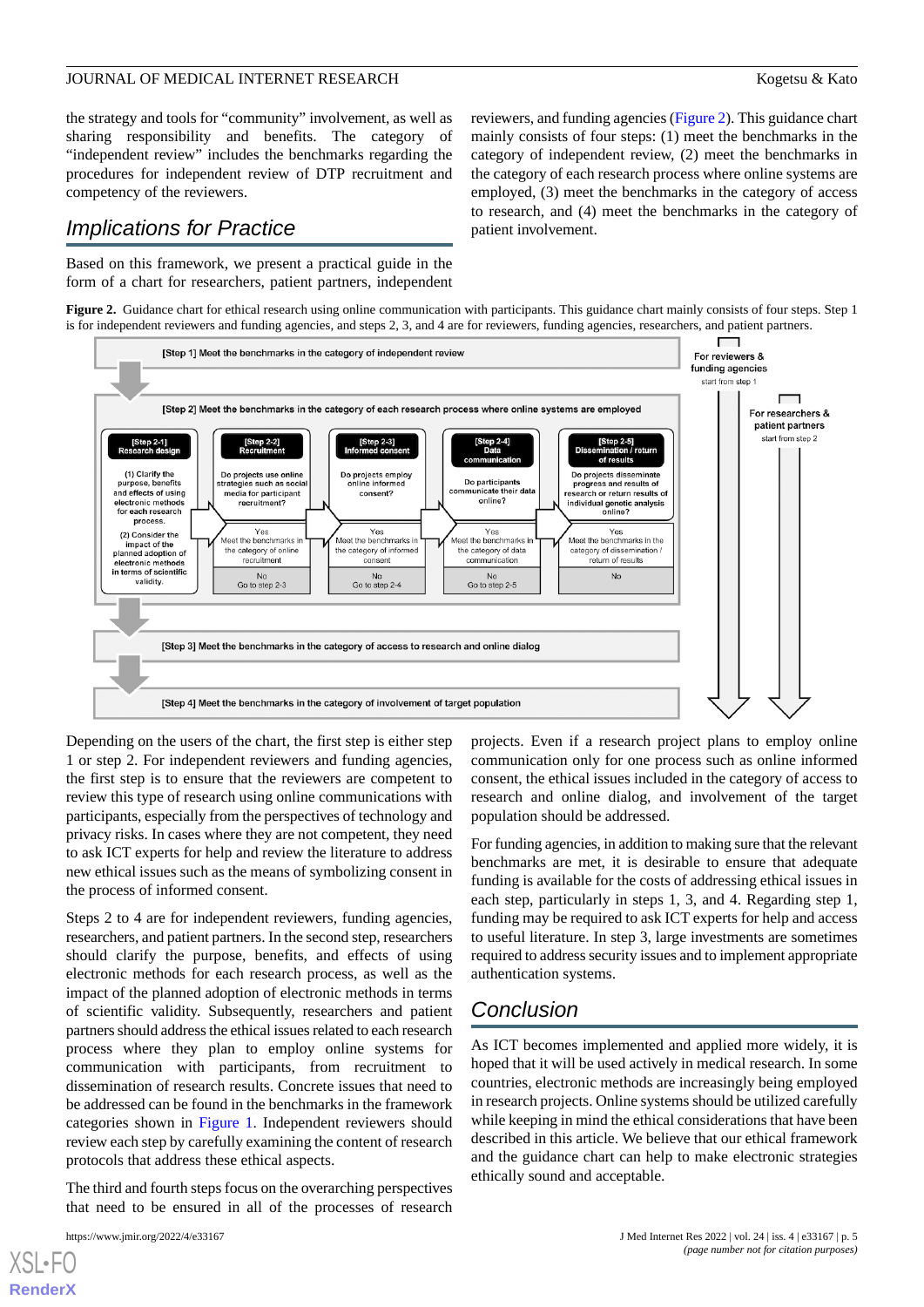#### **Acknowledgments**

We thank Dr Sumio Sugano from Tokyo Medical and Dental University, and members of the Japan Agency for Medical Research and Development (AMED) project on "Leading the way to Genomic Medicine by ELSI Research Program" for their valuable discussions and comments on this work. We also thank the researchers of the research program "The Advanced Genome Research and Bioinformatics Study to facilitate Medical Innovation (GRIFIN)" funded by AMED for providing valuable feedback on the framework. This research was supported by AMED under grant 18km0405301h0003.

#### **Authors' Contributions**

KK conceived of the idea for the study, and AK and KK designed the study. AK carried out the literature search. Both authors performed the analyses. The draft written by AK was improved through discussions and editing by both authors, who read and approved the final manuscript.

#### **Conflicts of Interest**

<span id="page-5-0"></span>None declared.

#### **References**

- <span id="page-5-11"></span>1. Topolovec-Vranic J, Natarajan K. The use of social media in recruitment for medical research studies: a scoping review. J Med Internet Res 2016 Nov 07;18(11):e286 [\[FREE Full text\]](https://www.jmir.org/2016/11/e286/) [doi: [10.2196/jmir.5698\]](http://dx.doi.org/10.2196/jmir.5698) [Medline: [27821383\]](http://www.ncbi.nlm.nih.gov/entrez/query.fcgi?cmd=Retrieve&db=PubMed&list_uids=27821383&dopt=Abstract)
- <span id="page-5-2"></span>2. Eysenbach G, Wyatt J. Using the internet for surveys and health research. J Med Internet Res 2002;4(2):E13 [\[FREE Full](https://www.jmir.org/2002/2/e13/) [text](https://www.jmir.org/2002/2/e13/)] [doi: [10.2196/jmir.4.2.e13\]](http://dx.doi.org/10.2196/jmir.4.2.e13) [Medline: [12554560\]](http://www.ncbi.nlm.nih.gov/entrez/query.fcgi?cmd=Retrieve&db=PubMed&list_uids=12554560&dopt=Abstract)
- <span id="page-5-1"></span>3. De Sutter E, Zaçe D, Boccia S, Di Pietro ML, Geerts D, Borry P, et al. Implementation of electronic informed consent in biomedical research and stakeholders' perspectives: systematic review. J Med Internet Res 2020 Oct 08;22(10):e19129 [[FREE Full text](https://www.jmir.org/2020/10/e19129/)] [doi: [10.2196/19129\]](http://dx.doi.org/10.2196/19129) [Medline: [33030440\]](http://www.ncbi.nlm.nih.gov/entrez/query.fcgi?cmd=Retrieve&db=PubMed&list_uids=33030440&dopt=Abstract)
- <span id="page-5-3"></span>4. Budin-Ljøsne I, Teare HJA, Kaye J, Beck S, Bentzen HB, Caenazzo L, et al. Dynamic consent: a potential solution to some of the challenges of modern biomedical research. BMC Med Ethics 2017 Jan 25;18(1):4 [\[FREE Full text\]](https://bmcmedethics.biomedcentral.com/articles/10.1186/s12910-016-0162-9) [doi: [10.1186/s12910-016-0162-9\]](http://dx.doi.org/10.1186/s12910-016-0162-9) [Medline: [28122615](http://www.ncbi.nlm.nih.gov/entrez/query.fcgi?cmd=Retrieve&db=PubMed&list_uids=28122615&dopt=Abstract)]
- 5. Javaid MK, Forestier-Zhang L, Watts L, Turner A, Ponte C, Teare H, et al. The RUDY study platform a novel approach to patient driven research in rare musculoskeletal diseases. Orphanet J Rare Dis 2016 Nov 08;11(1):150 [[FREE Full text](https://ojrd.biomedcentral.com/articles/10.1186/s13023-016-0528-6)] [doi: [10.1186/s13023-016-0528-6](http://dx.doi.org/10.1186/s13023-016-0528-6)] [Medline: [27825362\]](http://www.ncbi.nlm.nih.gov/entrez/query.fcgi?cmd=Retrieve&db=PubMed&list_uids=27825362&dopt=Abstract)
- <span id="page-5-4"></span>6. Teare HJA, Hogg J, Kaye J, Luqmani R, Rush E, Turner A, et al. The RUDY study: using digital technologies to enable a research partnership. Eur J Hum Genet 2017 Jun;25(7):816-822 [\[FREE Full text\]](https://www.nature.com/articles/ejhg201757) [doi: [10.1038/ejhg.2017.57](http://dx.doi.org/10.1038/ejhg.2017.57)] [Medline: [28443622](http://www.ncbi.nlm.nih.gov/entrez/query.fcgi?cmd=Retrieve&db=PubMed&list_uids=28443622&dopt=Abstract)]
- <span id="page-5-6"></span><span id="page-5-5"></span>7. Hamakawa N, Kogetsu A, Isono M, Yamasaki C, Manabe S, Takeda T, et al. The practice of active patient involvement in rare disease research using ICT: experiences and lessons from the RUDY JAPAN project. Res Involv Engagem 2021 Feb 01;7(1):9 [\[FREE Full text\]](https://researchinvolvement.biomedcentral.com/articles/10.1186/s40900-021-00253-6) [doi: [10.1186/s40900-021-00253-6\]](http://dx.doi.org/10.1186/s40900-021-00253-6) [Medline: [33526087\]](http://www.ncbi.nlm.nih.gov/entrez/query.fcgi?cmd=Retrieve&db=PubMed&list_uids=33526087&dopt=Abstract)
- <span id="page-5-7"></span>8. Kaye J, Curren L, Anderson N, Edwards K, Fullerton SM, Kanellopoulou N, et al. From patients to partners: participant-centric initiatives in biomedical research. Nat Rev Genet 2012 Apr 03;13(5):371-376 [\[FREE Full text](https://www.ncbi.nlm.nih.gov/pmc/articles/PMC3806497/pdf/nihms509935.pdf/?tool=EBI)] [doi: [10.1038/nrg3218\]](http://dx.doi.org/10.1038/nrg3218) [Medline: [22473380\]](http://www.ncbi.nlm.nih.gov/entrez/query.fcgi?cmd=Retrieve&db=PubMed&list_uids=22473380&dopt=Abstract)
- <span id="page-5-8"></span>9. Hamakawa N, Nakano R, Kogetsu A, Coathup V, Kaye J, Yamamoto BA, et al. Landscape of participant-centric initiatives for medical research in the United States, the United Kingdom, and Japan: scoping review. J Med Internet Res 2020 Aug 04;22(8):e16441 [\[FREE Full text](https://www.jmir.org/2020/8/e16441/)] [doi: [10.2196/16441\]](http://dx.doi.org/10.2196/16441) [Medline: [32749228\]](http://www.ncbi.nlm.nih.gov/entrez/query.fcgi?cmd=Retrieve&db=PubMed&list_uids=32749228&dopt=Abstract)
- <span id="page-5-12"></span><span id="page-5-9"></span>10. All of Us Research Program Investigators. The "All of Us" research program. N Engl J Med 2019 Aug 15;381(7):668-676 [[FREE Full text](https://www.nejm.org/doi/10.1056/NEJMsr1809937)] [doi: [10.1056/nejmsr1809937\]](http://dx.doi.org/10.1056/nejmsr1809937)
- <span id="page-5-13"></span>11. Aronson SJ, Rehm HL. Building the foundation for genomics in precision medicine. Nature 2015 Oct 15;526(7573):336-342 [[FREE Full text](https://europepmc.org/backend/ptpmcrender.fcgi?accid=PMC5669797&blobtype=pdf)] [doi: [10.1038/nature15816\]](http://dx.doi.org/10.1038/nature15816) [Medline: [26469044](http://www.ncbi.nlm.nih.gov/entrez/query.fcgi?cmd=Retrieve&db=PubMed&list_uids=26469044&dopt=Abstract)]
- <span id="page-5-10"></span>12. Casañas i Comabella C, Wanat M. Using social media in supportive and palliative care research. BMJ Support Palliat Care 2015 Jun;5(2):138-145. [doi: [10.1136/bmjspcare-2014-000708\]](http://dx.doi.org/10.1136/bmjspcare-2014-000708) [Medline: [25311211\]](http://www.ncbi.nlm.nih.gov/entrez/query.fcgi?cmd=Retrieve&db=PubMed&list_uids=25311211&dopt=Abstract)
- 13. Vayena E, Haeusermann T, Adjekum A, Blasimme A. Digital health: meeting the ethical and policy challenges. Swiss Med Wkly 2018;148:w14571 [[FREE Full text](https://doi.emh.ch/10.4414/smw.2018.14571)] [doi: [10.4414/smw.2018.14571](http://dx.doi.org/10.4414/smw.2018.14571)] [Medline: [29376547\]](http://www.ncbi.nlm.nih.gov/entrez/query.fcgi?cmd=Retrieve&db=PubMed&list_uids=29376547&dopt=Abstract)
- 14. Henderson EM, Law EF, Palermo TM, Eccleston C. Case study: ethical guidance for pediatric e-health research using examples from pain research with adolescents. J Pediatr Psychol 2012;37(10):1116-1126 [\[FREE Full text\]](https://academic.oup.com/jpepsy/article/37/10/1116/879933) [doi: [10.1093/jpepsy/jss085](http://dx.doi.org/10.1093/jpepsy/jss085)] [Medline: [22851643](http://www.ncbi.nlm.nih.gov/entrez/query.fcgi?cmd=Retrieve&db=PubMed&list_uids=22851643&dopt=Abstract)]
- 15. Kogetsu A, Ogishima S, Kato K. Authentication of patients and participants in health information exchange and consent for medical research: a key step for privacy protection, respect for autonomy, and trustworthiness. Front Genet 2018;9:167 [[FREE Full text](https://www.frontiersin.org/articles/10.3389/fgene.2018.00167/full)] [doi: [10.3389/fgene.2018.00167\]](http://dx.doi.org/10.3389/fgene.2018.00167) [Medline: [29910822\]](http://www.ncbi.nlm.nih.gov/entrez/query.fcgi?cmd=Retrieve&db=PubMed&list_uids=29910822&dopt=Abstract)

[XSL](http://www.w3.org/Style/XSL)•FO **[RenderX](http://www.renderx.com/)**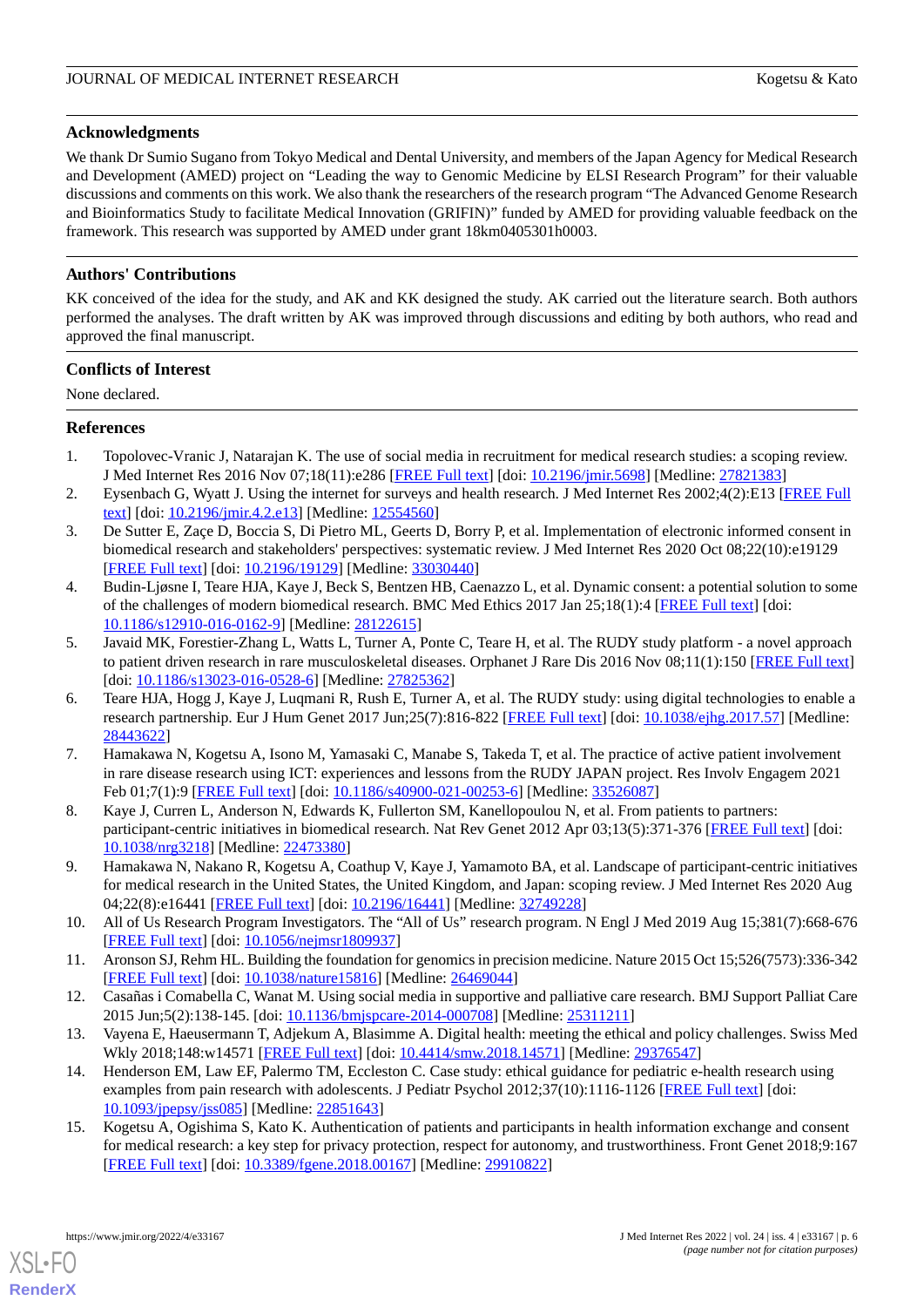#### JOURNAL OF MEDICAL INTERNET RESEARCH KOGETSU AND THE RESEARCH Kogetsu & Kato

- <span id="page-6-0"></span>16. Use of electronic informed consent: Questions and answers: Guidance for institutional review boards, investigators, and sponsors. US Food and Drug Administration. 2016 Dec. URL:<https://www.fda.gov/media/116850/download> [accessed 2021-08-26]
- <span id="page-6-1"></span>17. Emanuel EJ, Wendler D, Grady JO. An ethical framework for biomedical research. In: Emanuel EJ, Grady C, Crouch RA, Lie RK, Miller FG, Wendler D, editors. The Oxford textbook of clinical research ethics. Oxford, UK: Oxford University Press; 2008:123-135.
- <span id="page-6-6"></span><span id="page-6-2"></span>18. Demiris G. The diffusion of virtual communities in health care: concepts and challenges. Patient Educ Couns 2006 Aug;62(2):178-188. [doi: [10.1016/j.pec.2005.10.003\]](http://dx.doi.org/10.1016/j.pec.2005.10.003) [Medline: [16406472](http://www.ncbi.nlm.nih.gov/entrez/query.fcgi?cmd=Retrieve&db=PubMed&list_uids=16406472&dopt=Abstract)]
- 19. Ravoire S, Lang M, Perrin E, Participants of Giens XXXII Round Table No. 6. Advantages and limitations of online communities of patients for research on health products. Therapie 2017 Feb;72(1):135-143. [doi: [10.1016/j.therap.2016.11.058\]](http://dx.doi.org/10.1016/j.therap.2016.11.058) [Medline: [28139283](http://www.ncbi.nlm.nih.gov/entrez/query.fcgi?cmd=Retrieve&db=PubMed&list_uids=28139283&dopt=Abstract)]
- <span id="page-6-3"></span>20. Lamas E, Salinas R, Vuillaume D. A new challenge to research ethics: patients-led research (PLR) and the role of internet based social networks. Stud Health Technol Inform 2016;221:36-40. [Medline: [27071872\]](http://www.ncbi.nlm.nih.gov/entrez/query.fcgi?cmd=Retrieve&db=PubMed&list_uids=27071872&dopt=Abstract)
- <span id="page-6-4"></span>21. Frost JH, Massagli MP. Social uses of personal health information within PatientsLikeMe, an online patient community: what can happen when patients have access to one another's data. J Med Internet Res 2008 May 27;10(3):e15 [\[FREE Full](https://www.jmir.org/2008/3/e15/) [text](https://www.jmir.org/2008/3/e15/)] [doi: [10.2196/jmir.1053](http://dx.doi.org/10.2196/jmir.1053)] [Medline: [18504244](http://www.ncbi.nlm.nih.gov/entrez/query.fcgi?cmd=Retrieve&db=PubMed&list_uids=18504244&dopt=Abstract)]
- <span id="page-6-5"></span>22. Kim KK, Khodyakov D, Marie K, Taras H, Meeker D, Campos H, et al. A novel stakeholder engagement approach for patient-centered outcomes research. Med Care 2018 Oct;56(10 Suppl 1):S41-S47 [[FREE Full text\]](https://journals.lww.com/lww-medicalcare/Fulltext/2018/10001/A_Novel_Stakeholder_Engagement_Approach_for.12.aspx) [doi: [10.1097/MLR.0000000000000790\]](http://dx.doi.org/10.1097/MLR.0000000000000790) [Medline: [30074950\]](http://www.ncbi.nlm.nih.gov/entrez/query.fcgi?cmd=Retrieve&db=PubMed&list_uids=30074950&dopt=Abstract)
- <span id="page-6-7"></span>23. Schnitzler K, Davies N, Ross F, Harris R. Using Twitter™ to drive research impact: A discussion of strategies, opportunities and challenges. Int J Nurs Stud 2016 Jul;59:15-26. [doi: [10.1016/j.ijnurstu.2016.02.004](http://dx.doi.org/10.1016/j.ijnurstu.2016.02.004)] [Medline: [27222446](http://www.ncbi.nlm.nih.gov/entrez/query.fcgi?cmd=Retrieve&db=PubMed&list_uids=27222446&dopt=Abstract)]
- 24. Volkova E, Michie J, Corrigan C, Sundborn G, Eyles H, Jiang Y, et al. Effectiveness of recruitment to a smartphone-delivered nutrition intervention in New Zealand: analysis of a randomised controlled trial. BMJ Open 2017 Jul 02;7(6):e016198 [[FREE Full text](https://bmjopen.bmj.com/lookup/pmidlookup?view=long&pmid=28674144)] [doi: [10.1136/bmjopen-2017-016198](http://dx.doi.org/10.1136/bmjopen-2017-016198)] [Medline: [28674144](http://www.ncbi.nlm.nih.gov/entrez/query.fcgi?cmd=Retrieve&db=PubMed&list_uids=28674144&dopt=Abstract)]
- 25. Karlson EW, Boutin NT, Hoffnagle AG, Allen NL. Building the Partners HealthCare Biobank at Partners Personalized Medicine: informed consent, return of research results, recruitment lessons and operational considerations. J Pers Med 2016 Jan 14;6(1):2 [\[FREE Full text\]](https://www.mdpi.com/resolver?pii=jpm6010002) [doi: [10.3390/jpm6010002\]](http://dx.doi.org/10.3390/jpm6010002) [Medline: [26784234\]](http://www.ncbi.nlm.nih.gov/entrez/query.fcgi?cmd=Retrieve&db=PubMed&list_uids=26784234&dopt=Abstract)
- <span id="page-6-8"></span>26. Puhan MA, Steinemann N, Kamm CP, Müller S, Kuhle J, Kurmann R, Swiss Multiple Sclerosis Registry SMSR. A digitally facilitated citizen-science driven approach accelerates participant recruitment and increases study population diversity. Swiss Med Wkly 2018;148:w14623 [\[FREE Full text\]](https://doi.org/10.4414/smw.2018.14623) [doi: [10.4414/smw.2018.14623\]](http://dx.doi.org/10.4414/smw.2018.14623) [Medline: [29767828\]](http://www.ncbi.nlm.nih.gov/entrez/query.fcgi?cmd=Retrieve&db=PubMed&list_uids=29767828&dopt=Abstract)
- <span id="page-6-9"></span>27. Schwab-Reese LM, Hovdestad W, Tonmyr L, Fluke J. The potential use of social media and other internet-related data and communications for child maltreatment surveillance and epidemiological research: Scoping review and recommendations. Child Abuse Negl 2018 Nov;85:187-201 [\[FREE Full text\]](https://linkinghub.elsevier.com/retrieve/pii/S0145-2134(18)30026-7) [doi: [10.1016/j.chiabu.2018.01.014](http://dx.doi.org/10.1016/j.chiabu.2018.01.014)] [Medline: [29366596](http://www.ncbi.nlm.nih.gov/entrez/query.fcgi?cmd=Retrieve&db=PubMed&list_uids=29366596&dopt=Abstract)]
- <span id="page-6-11"></span><span id="page-6-10"></span>28. Teitcher JEF, Bockting WO, Bauermeister JA, Hoefer CJ, Miner MH, Klitzman RL. Detecting, preventing, and responding to "fraudsters" in internet research: ethics and tradeoffs. J Law Med Ethics 2015;43(1):116-133 [\[FREE Full text\]](https://europepmc.org/backend/ptpmcrender.fcgi?accid=PMC4669957&blobtype=pdf) [doi: [10.1111/jlme.12200](http://dx.doi.org/10.1111/jlme.12200)] [Medline: [25846043\]](http://www.ncbi.nlm.nih.gov/entrez/query.fcgi?cmd=Retrieve&db=PubMed&list_uids=25846043&dopt=Abstract)
- <span id="page-6-12"></span>29. Parra-Calderón CL, Kaye J, Moreno-Conde A, Teare H, Nuñez-Benjumea F. Desiderata for digital consent in genomic research. J Community Genet 2018 Apr;9(2):191-194 [\[FREE Full text\]](https://doi.org/10.1007/s12687-017-0355-z) [doi: [10.1007/s12687-017-0355-z\]](http://dx.doi.org/10.1007/s12687-017-0355-z) [Medline: [29363051](http://www.ncbi.nlm.nih.gov/entrez/query.fcgi?cmd=Retrieve&db=PubMed&list_uids=29363051&dopt=Abstract)]
- <span id="page-6-13"></span>30. Plasek JM, Pieczkiewicz DS, Mahnke AN, McCarty CA, Starren JB, Westra BL. The role of nonverbal and verbal communication in a multimedia informed consent process. Appl Clin Inform 2017 Dec 16;02(02):240-249 [[FREE Full](https://www.thieme-connect.de/products/ejournals/pdf/10.4338/ACI-2011-02-RA-0016.pdf) [text](https://www.thieme-connect.de/products/ejournals/pdf/10.4338/ACI-2011-02-RA-0016.pdf)] [doi: [10.4338/aci-2011-02-ra-0016\]](http://dx.doi.org/10.4338/aci-2011-02-ra-0016) [Medline: [23616873](http://www.ncbi.nlm.nih.gov/entrez/query.fcgi?cmd=Retrieve&db=PubMed&list_uids=23616873&dopt=Abstract)]
- <span id="page-6-14"></span>31. Rothstein MA, Zawati MH, Beskow LM, Brelsford KM, Brothers KB, Hammack-Aviran CM, et al. Legal and ethical challenges of international direct-to-participant genomic research: conclusions and recommendations. J Law Med Ethics 2019 Dec;47(4):705-731. [doi: [10.1177/1073110519898297](http://dx.doi.org/10.1177/1073110519898297)] [Medline: [31957580](http://www.ncbi.nlm.nih.gov/entrez/query.fcgi?cmd=Retrieve&db=PubMed&list_uids=31957580&dopt=Abstract)]
- <span id="page-6-15"></span>32. Bender JL, Cyr AB, Arbuckle L, Ferris LE. Ethics and privacy implications of using the internet and social media to recruit participants for health research: a privacy-by-design framework for online recruitment. J Med Internet Res 2017 Apr 06;19(4):e104 [\[FREE Full text](https://www.jmir.org/2017/4/e104/)] [doi: [10.2196/jmir.7029](http://dx.doi.org/10.2196/jmir.7029)] [Medline: [28385682](http://www.ncbi.nlm.nih.gov/entrez/query.fcgi?cmd=Retrieve&db=PubMed&list_uids=28385682&dopt=Abstract)]
- <span id="page-6-16"></span>33. Chalil Madathil K, Koikkara R, Obeid J, Greenstein JS, Sanderson IC, Fryar K, et al. An investigation of the efficacy of electronic consenting interfaces of research permissions management system in a hospital setting. Int J Med Inform 2013 Sep;82(9):854-863 [[FREE Full text](https://www.ncbi.nlm.nih.gov/pmc/articles/PMC3779682/pdf/nihms478389.pdf/?tool=EBI)] [doi: [10.1016/j.ijmedinf.2013.04.008](http://dx.doi.org/10.1016/j.ijmedinf.2013.04.008)] [Medline: [23757370](http://www.ncbi.nlm.nih.gov/entrez/query.fcgi?cmd=Retrieve&db=PubMed&list_uids=23757370&dopt=Abstract)]
- 34. Nishimura A, Carey J, Erwin PJ, Tilburt JC, Murad MH, McCormick JB. Improving understanding in the research informed consent process: a systematic review of 54 interventions tested in randomized control trials. BMC Med Ethics 2013 Jul 23;14(1):28 [[FREE Full text\]](https://bmcmedethics.biomedcentral.com/articles/10.1186/1472-6939-14-28) [doi: [10.1186/1472-6939-14-28](http://dx.doi.org/10.1186/1472-6939-14-28)] [Medline: [23879694](http://www.ncbi.nlm.nih.gov/entrez/query.fcgi?cmd=Retrieve&db=PubMed&list_uids=23879694&dopt=Abstract)]
- 35. Perakslis ED. Using digital health to enable ethical health research in conflict and other humanitarian settings. Confl Health 2018;12(1):23 [[FREE Full text\]](https://conflictandhealth.biomedcentral.com/articles/10.1186/s13031-018-0163-z) [doi: [10.1186/s13031-018-0163-z\]](http://dx.doi.org/10.1186/s13031-018-0163-z) [Medline: [29785204\]](http://www.ncbi.nlm.nih.gov/entrez/query.fcgi?cmd=Retrieve&db=PubMed&list_uids=29785204&dopt=Abstract)



[XSL](http://www.w3.org/Style/XSL)•FO **[RenderX](http://www.renderx.com/)**